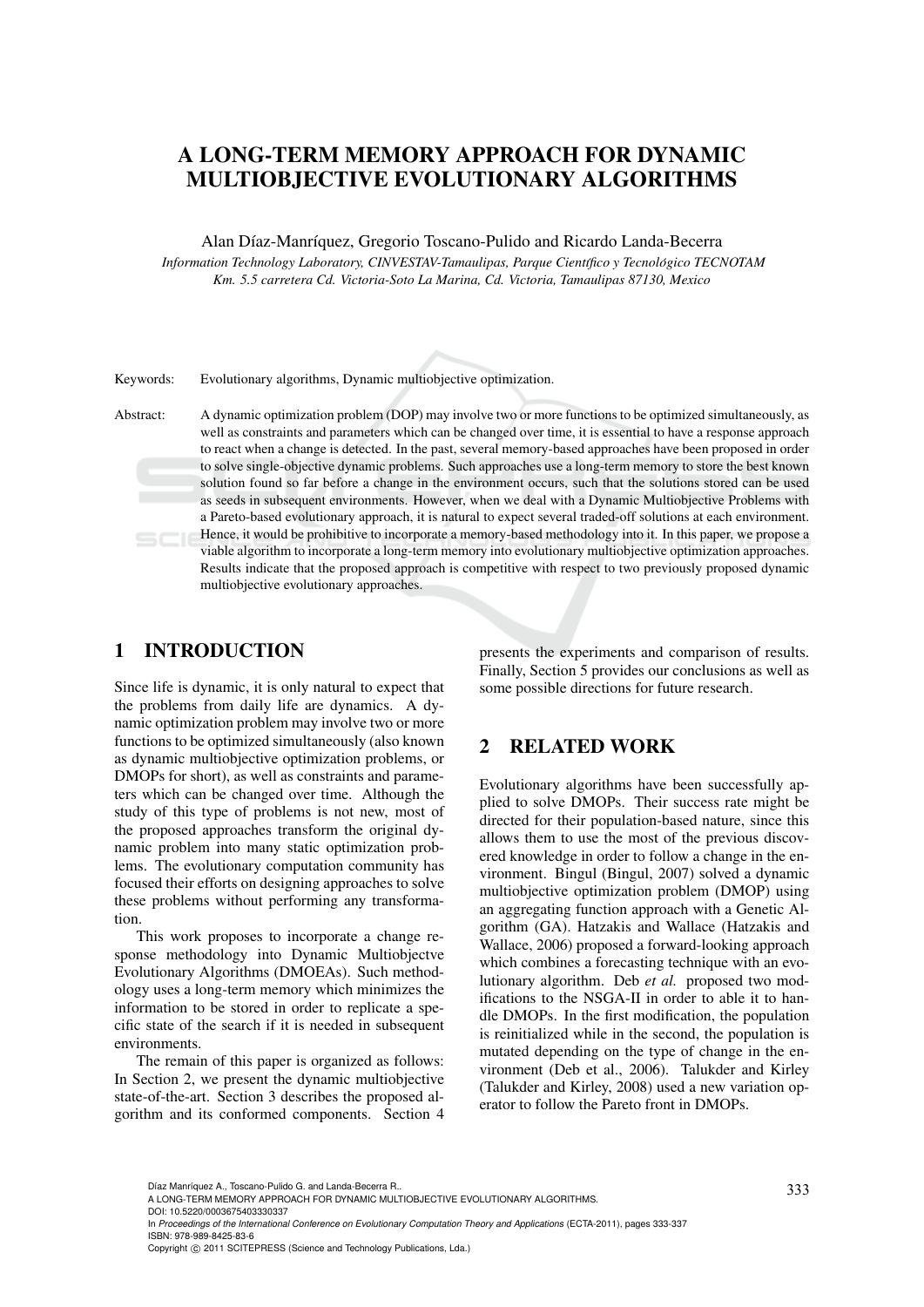### 3 PROPOSED APPROACH

Since the natural behavior of a DMOP is to be changing, it is essential to perform a response action when a change is detected. Several authors (Mori et al., 1996; Branke, 1999; Branke et al., 2000) have proposed memory-based approaches in order to solve single-objective dynamic problems. Such approaches store the best known solution found so far before a change in the environment occurs and use such stored solutions to be seeds in subsequent environments. However, when we deal with a DMOP using a Pareto-based approach, it is natural to expect several traded-off solutions for each environment. Hence, it would be prohibitive to incorporate a memory-based methodology into it. However, if we had a special interpolation operator which could restore the previously known  $\mathcal{P}\mathcal{F}$  using only few points, then it would be possible to have a memory-based multiobjective optimization approach.

The basis of our proposal lays on the construction of a special interpolation operator that will predict several non-dominated solutions in order to connect two points located on the extremes of the *P F* . We adopt a methodology which uses a long-term memory that minimizes the information to be store in order to reproduce a specific state of the search. Thereby, the methodology uses such information as knowledge in subsequent environments. However, it is necessary to generate new knowledge from few points. To achieve this goal we propose a method to generate non-dominated solutions between a pair of nondominated solutions. In this manner, if we choose the extremes of the original  $\mathcal{P} \mathcal{F}$ , we will be able to generate solutions which presumable will belong to the *PF*. The proposed operator to achieve works as follows:

### 3.1 Operator to Create Solutions from the Extremes of a Bi-objective *P F*

Given two non-dominated points  $\vec{a} = [a_1, \ldots, a_n]^T$  and  $\vec{b} = [b_1, \ldots, b_n]^T$ , such that  $f_1(\vec{a}) < f_1(\vec{b}) \wedge f_2(\vec{a}) >$  $f_2(\vec{b})$ .

We want to find the point  $\vec{z} \in \mathcal{P}^t$  whose evaluation in the objective space  $\vec{f}(\vec{z})$  is located between  $\vec{f}(\vec{a})$ and  $\vec{f}(\vec{b})$  (i.e.,  $f_1(\vec{a}) < f_1(\vec{z}) < f_1(\vec{b}) \land f_2(\vec{a}) > f_2(\vec{z}) >$  $f_2(\vec{b})$ . The complete procedure to find  $\vec{z}$  is shown below:

#### Step 1. Construct a system of equations of the form  $AX = C$ :

$$
\mathbf{A} = \begin{bmatrix} f_1(\vec{a}) & f_2(\vec{a}) \\ f_1(\vec{b}) & f_2(\vec{b}) \end{bmatrix} \mathbf{X} = \begin{bmatrix} X_{11} & X_{12} & X_{13} & \dots & X_{1n} \\ X_{21} & X_{22} & X_{23} & \dots & X_{2n} \end{bmatrix}
$$

$$
\mathbf{C} = \begin{bmatrix} a_1 & a_2 & a_3 & \dots & a_n \\ b_1 & b_2 & b_3 & \dots & b_n \end{bmatrix}
$$

**Step 2.** Solve the system of equations in order to obtain **X**.  

$$
\mathbf{X} = \mathbf{A}^{-1} \mathbf{C}
$$
 (1)

**Step 3.** Construct  $\vec{f}'(\vec{z})$  with desired objectives. This is performed increasing in ∆ the first objective and decreasing in  $\Delta$  the second one (using Equation 2).

$$
\vec{f}'(\vec{z}) = [f_1(\vec{a}) + \Delta \quad f_2(\vec{a}) - \Delta] \tag{2}
$$

**Step 4.** Multiply **X** by  $\vec{f}'(\vec{z})$  in order to obtain the  $\vec{z}$ values (using Equation 3).

$$
\vec{z} = \vec{f}'(\vec{z})\mathbf{X} \tag{3}
$$

**Step 5.** Once the  $\vec{z}$  value is computed, it is necessary to evaluate it in order to calculate its true objective values, i.e. to compute  $\vec{f}(\vec{z})$ . The new computed point will serve as seed for the next point to be generated.

This mechanism will be used until  $f_1(\vec{z}) > f_1(\vec{b}),$ (i.e., when the current approximated point reach the final position).

With the aim to validate the current operator in static environments, we selected 30 pairs of points from several test functions (WFG1 to WFG9, ZDT1 to ZDT3 and Kursawe. Due to space limitations, and also because of the scope of this paper, the details are not provided here. However, the main conclusions of such experiment are:

- The proposed operator was able to connect two points in the decision variables space of the test functions whose solutions evaluated in the objective function space became non-dominated.
- The proposed approach showed satisfactory results for: ZDT1 to ZDT3, WFG2 to WFG7 and WFG9.
- The operator malfunctioned when optimizing the Kursawe test functions due to the disconnection of the problem in the parameter space. However, when the extreme points of any connected region in the parameter space were provided, then the operator was able to approximate the portion of the front belonged to such space. On the other hand, when the operator was trying to approximate WFG1 and WFG8 did not work as we expected, since they are disconnected in the parameter space, so it was impossible to find a path between two disconnected points in *SP*.

# 3.2 Methodology for Environmental Change Response

Above we proposed an operator to generate solutions between two points belonging to a connected region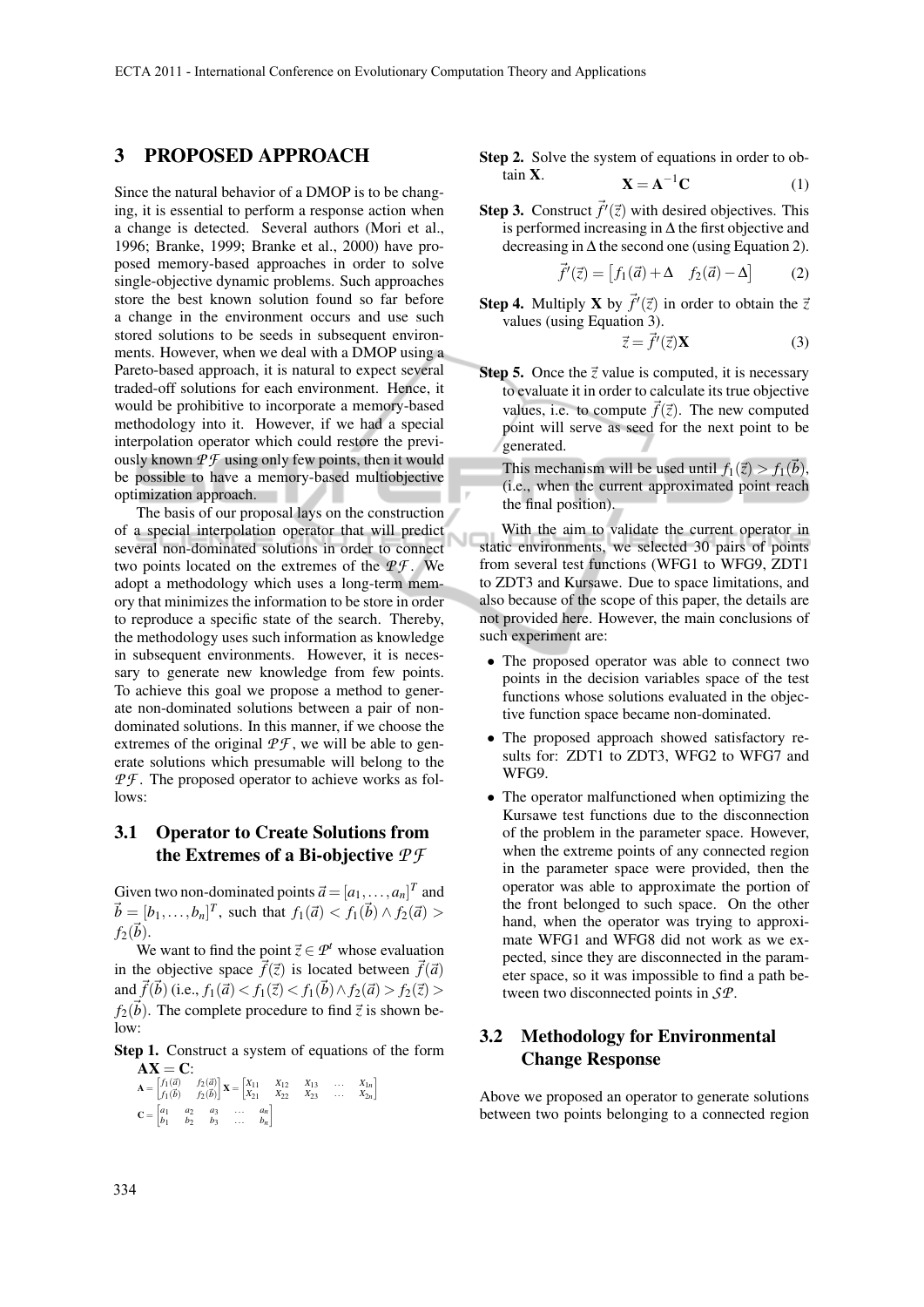in the parameter space. Given such operator, we can develop an algorithm to reduce the information needed to produce a Pareto by storing only two extreme solutions by change in the enviroment. Below, we present such methodology:

Once that the change in the environment is detected, we can use the solutions previously stored in the repository. First, the repository and the current population should be re-evaluated such that we can integrate them in order to obtain the overall extreme points of the current Pareto front. From this two solutions, we should create a  $\zeta$ % new solutions using the proposed operator (shown in Section 3.1). The remain  $100 - \zeta\%$  population will be randomly generated in order to incorporate diversity to the population. This procedure is shown in Algorithm 1. Once the response to the change is achieve. Then, we can use the produced population with any MOEA. In this case, we used the NSGA-II (Algorithm 2).

Algorithm 1: Response to an environmental change.

1:  $F = \text{Non-dominated solutions of } P^t$ 

- 2: Report *F*
- 3: *Extreme* = extreme solutions from *F*
- $4: M = M \cup$ *Extreme*
- 5: Reevaluate *M* and *F*
- 6: Obtain the extreme non-dominated solutions from *M* ∪*F*
- 7: Replace a ζ% of *F* with new individuals generated with the procedure shown in Section 3.1).
- 8: Generate 100−ζ% randomly individuals

#### Algorithm 2: DNSGA-II-LTM.

1:  $t = 0$ 

2:  $M = \emptyset$ 

- 3: Initialize the population *P t*
- 4:  $\mathcal{F} =$  nondominatedsorting( $P^t$ )
- 5: For each  $F_i \in \mathcal{F}$  do<br>6: crowding distance
- $c$ rowdingdistance $(F_i)$
- 7: end for
- 8: repeat
- 9: **if** environmental change is detected **then** 10: **Response to the change (Algorithm 1**)
- Response to the change (Algorithm 1)
- 11: end if
- $12:$  $P^{t+1} =$ Elitism 13:  $t = t + 1$
- 14: until Termination criteria is fulfilled

# 4 EXPERIMENTS AND COMPARISON OF RESULTS

In order to know how competitive is our approach, we decided to compare our results with respect to those obtained by the DNSGA II-A and the DNSGA II-B (Deb et al., 2006). In order to have a fair comparison, we hand-tuned each change to be activated every 500 evaluations of the objective function. For such sake, we setup the following empirical tuning: Simulated binary crossover ( $P_c = 0.9$ ,  $\eta_c = 15$ ), parameter-based mutation ( $P_m = 1/n \text{vars}, \eta_c = 20$ ),  $P = 100$ ,  $\zeta = 30$ . Two test functions were taken from the specialized literature to compare our approaches and other two are proposed by us. In order to allow a quantitative assessment of the performance of a multiobjective optimization algorithm two standard performance measures were adopted: the Inverted Generational Distance (IGD) and the Hypervolume ratio (HVR).

The tests functions used for the algorithms are FDA1 and FDA2, both were proposed by Farina *et al.* (Farina et al., 2003), and the DZDT2 and DZDT3, are proposed here. They are modifications to the ZDT2 and ZDT3, respectively and are shown in Table 1.



We measured the number of generations that requires our approach, the DNSGA-II-A and the DNSGA-II-B to approximate the true  $P\mathcal{F}$  at a IGD distance of 0.01 during 100 changes. This procedure was executed 100 times and the solutions obtained were averaged. The we plotted the mean of such solutions during the 100 changes. This experiment was made in order to check if the use of memory can help to the algorithm to decrease the number of generations needed to approximate to the true *P F* .

In Figure 1(a) we can see as the DNSGA-II-LTM could stabilize its behavior over the time, in such a way that it could reduce the number of generations necessary to follow the  $\mathcal{PF}$  of FDA1 (to a value of IGD=0.01). Figures 1(c) and 1(d) show how the two proposed problems were more difficult that the two problems taken from the literature, since the number of generations needed to reach the IGD=0.01 was considerably higher, in these problems it is easy to observe a similar behavior that the one observed in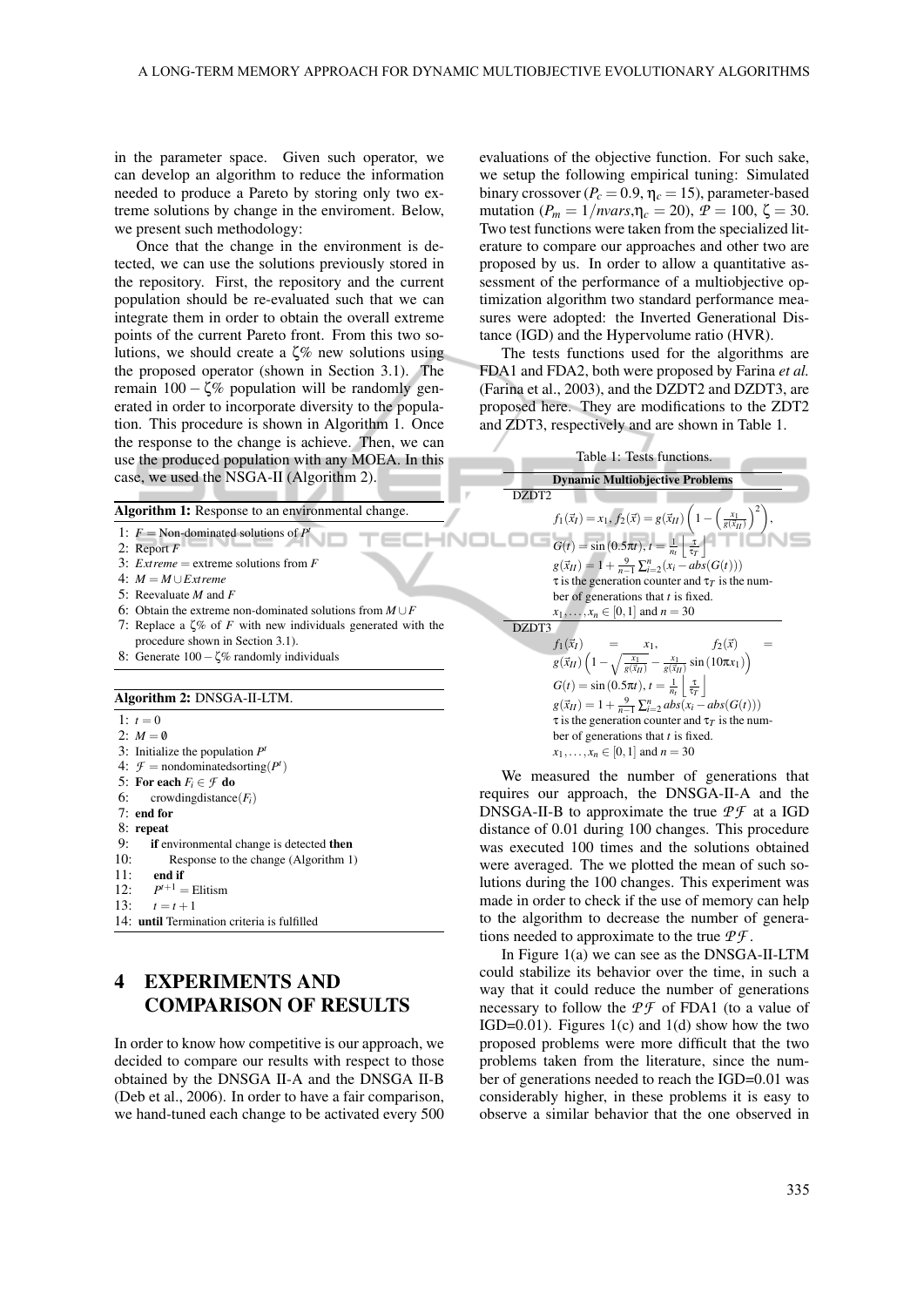



FDA1 (the algorithm DNSGA-II-LTM could stabilize its behavior over the time).

In FDA2 the three algorithm presented a good behavior, but again, the DNSGA-II-LTM reduced the number of generations needed to follow the  $P\mathcal{F}$  at a IGD of  $0.01$  (see Figure  $1(b)$ ).

Since results from IGD indicate that the proposed modification could outperform NSGA-II-A and NSGA-II-B, we decided to perform a second experiment. For this new experiment, we decided to measure the hypervolume ratio during 100 changes using the three approaches (ours, the DNSGA-II-A and the DNSGA-II-B). In order to present such results in a friendly-comparison way, we decided to present them as box-plot graphics which are shown in Figure 2.

From box-plots, we can see that the DNSGA-II-LTM could reach to a hypervolume value close to 1.0 in most of the problems. The anomalous results shown also in boxplots are due to the start of the optimization process the algorithm had not sufficient knowledge in memory and therefore, it was more difficult to follow the movement of the optimum. But when the algorithm gained enough knowledge, the algorithm could reach the *P F* most of the time.

## 5 CONCLUSIONS

According at the obtained result we can conclude that the use of a long-term memory in dynamic multiobjective evolutionary algorithms reduces the number of fitness function evaluations needed to optimize a DMOP. It should be clear that in order to use a longterm memory-based approach is necessary to use a method to reduce the amount of information of each environment to be stored in order to avoid saturation of the memory. The proposed approach to generate solutions from two points (in a connected region in the parameter space) can be used to store only two solutions at each change of the environment. It should be noted that this method was only tested for problems with two objective functions. However, we are planning to explore more dimensions in the objective space in the future.

#### JBLIC .ogy et ACKNOWLEDGEMENTS

The first author gratefully acknowledges support from CONACyT through project 105060. Also, this research was partially funded by project number 51623 from "Fondo Mixto Conacyt-Gobierno del Estado de Tamaulipas". We would like to thank to Fondo Mixto de Fomento a la Investigación científica y Tecnológica CONACyT - Gobierno del Estado de Tamaulipas for their support to publish this paper.

#### **REFERENCES**

- Bingul, Z. (2007). Adaptive Genetic Algorithms Applied to Dynamic Multi-Objective Problems. *Appl. Soft Comput.*, 7(3):791–799.
- Branke, J. (1999). Memory enhanced evolutionary algorithms for changing optimization problems. In *Congress on Evolutionary Computation CEC99*, pages 1875–1882. IEEE.
- Branke, J., Kaussler, T., Schmidt, C., and Schmeck., H. (2000). A multi-population approach to dynamic optimization problems. In *Adaptive Computing in Design and Manufacturing*, pages 299–307.
- Deb, K., N., U. B. R., and Karthik, S. (2006). Dynamic multi-objective optimization and decision-making using modified NSGA-II: A case study on hydro-thermal power scheduling. In *EMO*, pages 803–817.
- Farina, M., Deb, K., and Amato, P. (2003). Dynamic Multiobjective Optimization Problems: Test Cases, Approximation, and Applications. In Fonseca, C. M., Fleming, P. J., Zitzler, E., Deb, K., and Thiele, L., editors, *Evolutionary Multi-Criterion Optimization. Sec-*